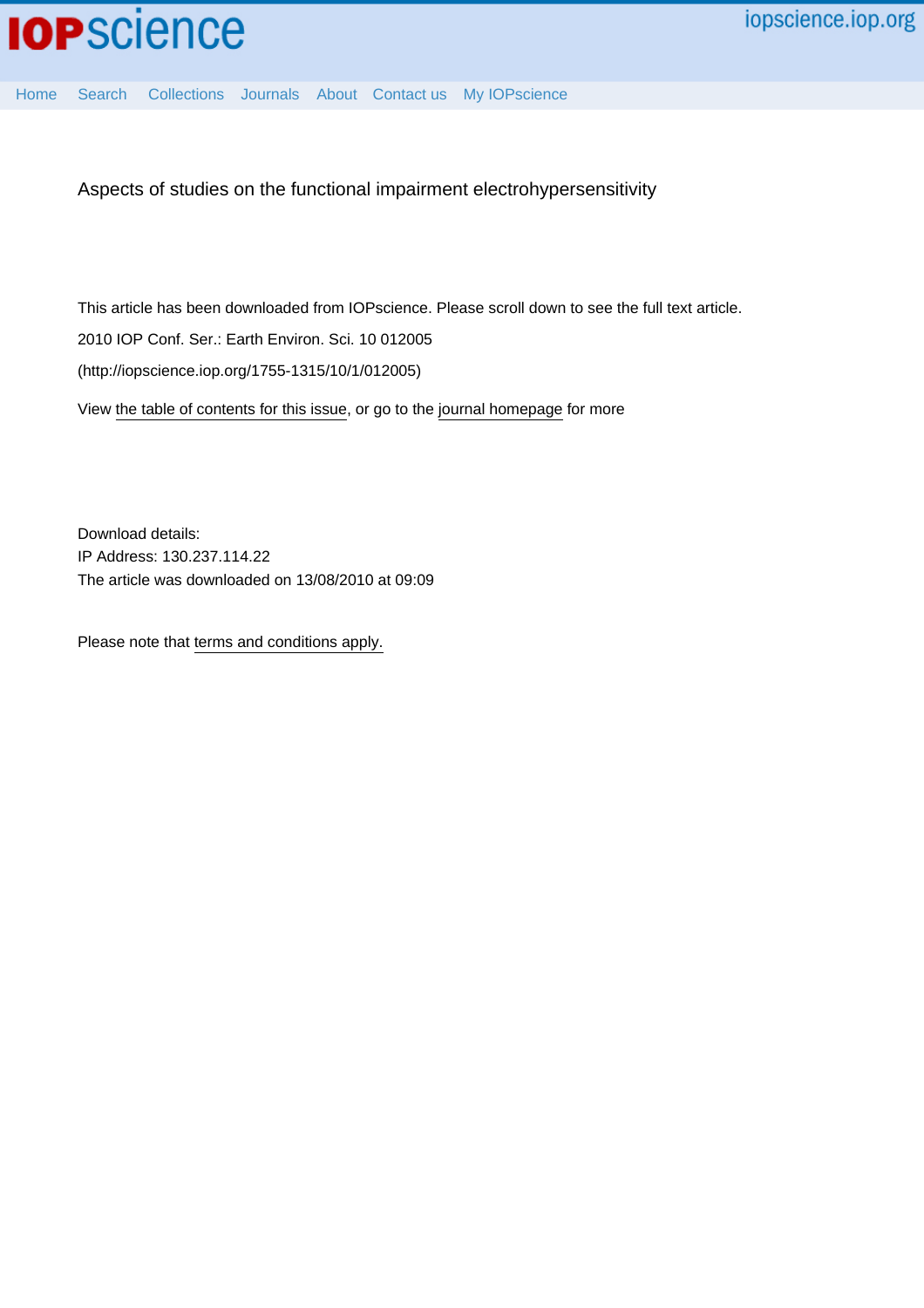Electromagnetic Phenomena and Health - a Continuing Controversy? IOP Publishing

IOP Conf. Series: Earth and Environmental Science **10** (2010) 012005 doi:10.1088/1755-1315/10/1/012005

# **Aspects of Studies on the Functional Impairment Electrohypersensitivity**

# **Olle Johansson**

The Experimental Dermatology Unit, Department of Neuroscience, Karolinska Institute, 171 77 Stockholm, Sweden and The Royal Institute of Technology, 100 44 Stockholm, Sweden.

Email: olle.johansson@ki.se

**Abstract**. Persons, claiming to suffer from exposure to electromagnetic fields, have been described in the literature. In Sweden, electrohypersensitivity (EHS) is an officially fully recognized functional impairment (i.e., it is not regarded as a disease). Survey studies show that somewhere between 230,000– 290,000 Swedish men and women – out of a population of 9,000,000 - report a variety of symptoms when being in contact with electromagnetic field (EMF) sources. Swedish electrohypersensitive people have their own handicap organization, The Swedish Association for the Electrohypersensitive, which has its own website in both Swedish and English. This organization is included in the Swedish Disability Federation (Handikappförbundens SamarbetsOrgan; HSO). One aim of our studies has been to investigate possible alterations, in the cellular and neuronal systems of these persons' skin. In summary, it is evident from our preliminary data that various alterations are present in the electrohypersensitive persons' skin that are not indicated in the skin of normal healthy volunteers.

# **1. Introduction**

In Sweden, electrohypersensitivity (EHS) is now an officially fully recognized functional impairment (i.e., it is not regarded as a disease). Survey studies [1] show that somewhere between 230,000– 290,000 Swedish men and women – out of a population of 9,000,000 - report a variety of symptoms when being in contact with manmade sources of electromagnetic fields (EMF) [1].

#### **2. Rights for Electrohypersensitive Individuals in Sweden**

Swedish electrohypersensitive people have their own handicap organization, The Swedish Association for the Electrohypersensitive [2], which has its own website, http://www.feb.se, in both Swedish and English. This organization is included in the Swedish Disability Federation (Handikappförbundens SamarbetsOrgan; HSO). HSO is the united voice of the Swedish disability associations towards the government, the parliament, and national authorities, and is a cooperative body that today consists of 43 national disability organisations (with The Swedish Association for the Electrohypersensitive being 1 of these 43 organisations) comprised of about 500,000 individual members. It has its own website in Swedish, parts of which are also in English [3].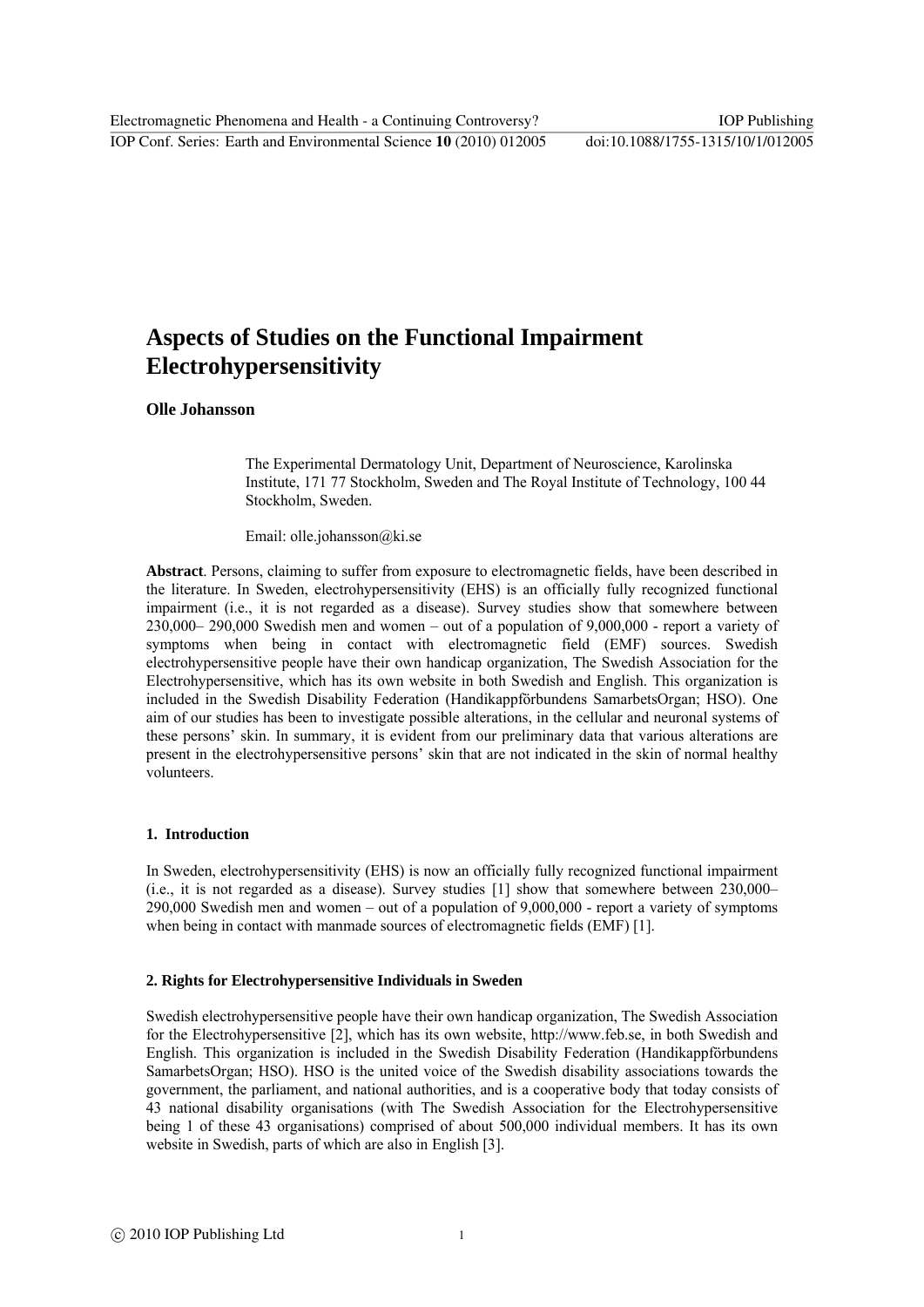| Electromagnetic Phenomena and Health - a Continuing Controversy?   | <b>IOP</b> Publishing             |
|--------------------------------------------------------------------|-----------------------------------|
| IOP Conf. Series: Earth and Environmental Science 10 (2010) 012005 | doi:10.1088/1755-1315/10/1/012005 |

Swedish municipalities, of course, have to follow the UN 22 "Standard Rules on the equalisation of opportunities for people with disabilities" ("Standardregler för att tillförsäkra människor med funktionsnedsättning delaktighet och jämlikhet" [4]. Since 2007 they have been upgraded into the UN "Convention on Human Rights for Persons with Functional Impairments") [4]. As a result of this, all people with disabilities shall, thus, be given the assistance and service they have the right to according to the Swedish Act concerning Support and Service for Persons with Certain Functional Impairments ("LSS-lagen") and the Swedish Social Services Act ("Socialtjänstlagen").

People with disabilities, thus, now have many different rights and can get different kinds of support. The purpose of those rights and the support is to give every person the chance to live like everyone else. It is intended that as a result of this everyone who lives in the Swedish municipalities shall be able to lead a normal life and the municipalities must have correct knowledge and be able to reach the people who need support and service. People with disabilities shall be able to get extra support so that they can live, work, study, or do things they enjoy in their free time. The municipalities are responsible for making sure that everyone gets enough support. Everyone is required to show respect and remember that such men and women may need individual and different kinds of support.

# **3. The Environment, Impairments and the Individual**

In Sweden, impairments are viewed from the point of the environment. No human being is in itself impaired, there are instead shortcomings in the environment that cause the impairment (as with the lack of ramps for the person in a wheelchair or rooms requiring electrosanitisation for the person with EHS). This environment-related impairment view, furthermore, means that even though one does not have a complete scientifically based complete explanation for the impairment EHS, and in contrast to what many individuals involved in EMF discourse at present, the person with EHS shall always be met in a respectful way and with all necessary support with the goal to eliminate the impairment. This implies that the person with EHS shall have the opportunity to live and work in an electrosanitised environment.

This view can fully be motivated in relation to the present national and international handicap laws and regulations, including the UN 22 Standard Rules/UN Convention and the Swedish action plan for persons with impairments [5]. Also, the Human Rights Act in the EU fully applies.

#### **4. Implications of Electrohypersensitivity**

Many people who are electrically hypersensitive in Sweden, as well as elsewhere, have a living hell today. They may be dismissed from their jobs, refused housing adaptation, denied sick leave, compelled to move, etc. While this is happening, a lot of people are talking about the necessity of taking EHS seriously. This talk, however, is not generally leading to anything since it is action that is required. In the first place, working and housing environments must be created where people who are electrohypersensitive can live and work.

 The design of our physical, intellectual and social environment is not something laid down in the constitution or divinely ordained. It is not a law of nature that everyone has to have mobile telephones, to use high-frequency lighting apparatus and wireless Internet. However, if someone might say, we have "diversity" in Sweden – surely that applies to everyone? We may all listen to our favourite music, dress according to taste, and vote for the party of our choice. But, unfortunately, when it comes to disabilities, adaptation and assimilation generally still take priority over the minority's right to access – despite the electrically hypersensitive, and others with disabilities, having other requirements that need addressed.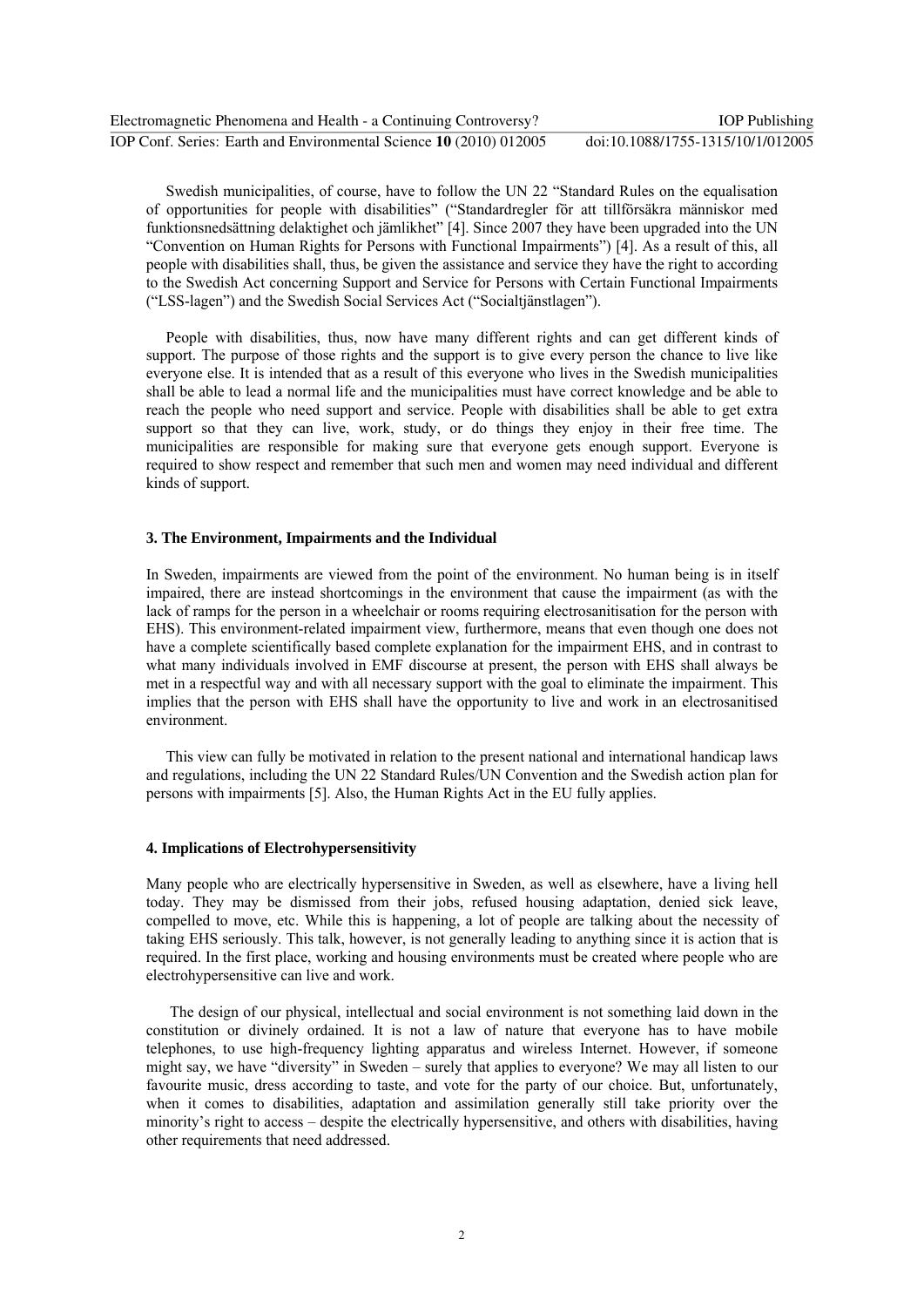| Electromagnetic Phenomena and Health - a Continuing Controversy?   | <b>IOP</b> Publishing             |
|--------------------------------------------------------------------|-----------------------------------|
| IOP Conf. Series: Earth and Environmental Science 10 (2010) 012005 | doi:10.1088/1755-1315/10/1/012005 |

This interdisciplinary issue with regard to those with disabilities applies internationally right across the scientific divide, the healthcare sector and social services, and into user-focused lifestyle and design initiatives. There is a need to educate and design for all to ensure that consumer products, the built environment and all its components (as designed and specified by architects, engineers and others) to positively allow for the inclusion of those with disabilities. As part of this it is also suggested that current building standards, regulations and guidance documents should be developed to incorporate guidelines on how to create suitable environments for those with EHS, as are now generally given for a number of other disabilities.

It is necessary to encourage the necessity and benefits of good EHS research to policymakers and the developers of new technologies to address the major concerns that presently exist. It is also necessary to adequately fund more multidisciplinary work in this field to allow for the research and development of more 'user-friendly' environments, particularly as related to biological effects.

#### **5. Cellular and Neuronal Studies of Electrohypersensitivity**

We have investigated the presence of intraepidermal nerve fibers in normal human skin from healthy volunteers using the new marker PGP 9.5 [6-8]. The intraepidermal nerve fibers are found as close as 20–40 μm from the surface, which makes it highly possible that weak electromagnetic fields may affect them.

 In facial skin samples of electrohypersensitive persons, the most common finding is a profound increase of mast cells. Nowadays we do not only use histamine, but also other mast cell markers such as chymase and tryptase, but the pattern is still the same as reported previously for other electrohypersensitive persons [9]. From these studies, it is clear that the number of mast cells in the upper dermis is increased in the EHS group. A different pattern of mast cell distribution also occurred in the EHS group, namely, the normally empty zone between the dermo-epidermal junction and midto-upper dermis disappeared in the EHS group and, instead, this zone had a high density of mast cell infiltration. These cells also seemed to have a tendency to migrate towards the epidermis (=epidermiotrophism) and many of them emptied their granular content (=degranulation) in the dermal papillary layer. Furthermore, more degranulated mast cells could be seen in the dermal reticular layer in the EHS group, especially in those cases which had the mast cell epidermiotrophism phenomenon described above. Finally, in the EHS group, the cytoplasmic granules were more densely distributed and more strongly stained than in the control group, and, generally, the size of the infiltrating mast cells was found to be larger in the EHS group as well. It should be noted that increases of similar nature later on were demonstrated in an experimental situation employing normal healthy volunteers in front of cathode ray tube (CRT) monitors, including ordinary household television sets [10].

 In one of the early papers [11], we made a sensational finding when we exposed two electrically sensitive individuals to a TV monitor situated at a distance of 40-50 cm away from them. When we looked at their skin under a microscope, we found something that surprised us. In this article, we used an open-field provocation, in front of an ordinary TV set, of persons regarding themselves as suffering from skin problems due to work at video display terminals. Employing immunohistochemistry, in combination with a wide range of antisera directed towards cellular and neurochemical markers, we were able to show a high-to-very high number of somatostatinimmunoreactive dendritic cells as well as histamine-positive mast cells in skin biopsies from the anterior neck taken before the start of the provocation. At the end of the provocation the number of mast cells was unchanged, however, the somatostatin-positive cells had seemingly disappeared. The reason for this latter finding is discussed in terms of loss of immunoreactivity, increase of breakdown, etc. The high number of mast cells present may explain the clinical symptoms of itch, pain, edema, and erythema.

We have compared facial skin from electrohypersensitive individuals with corresponding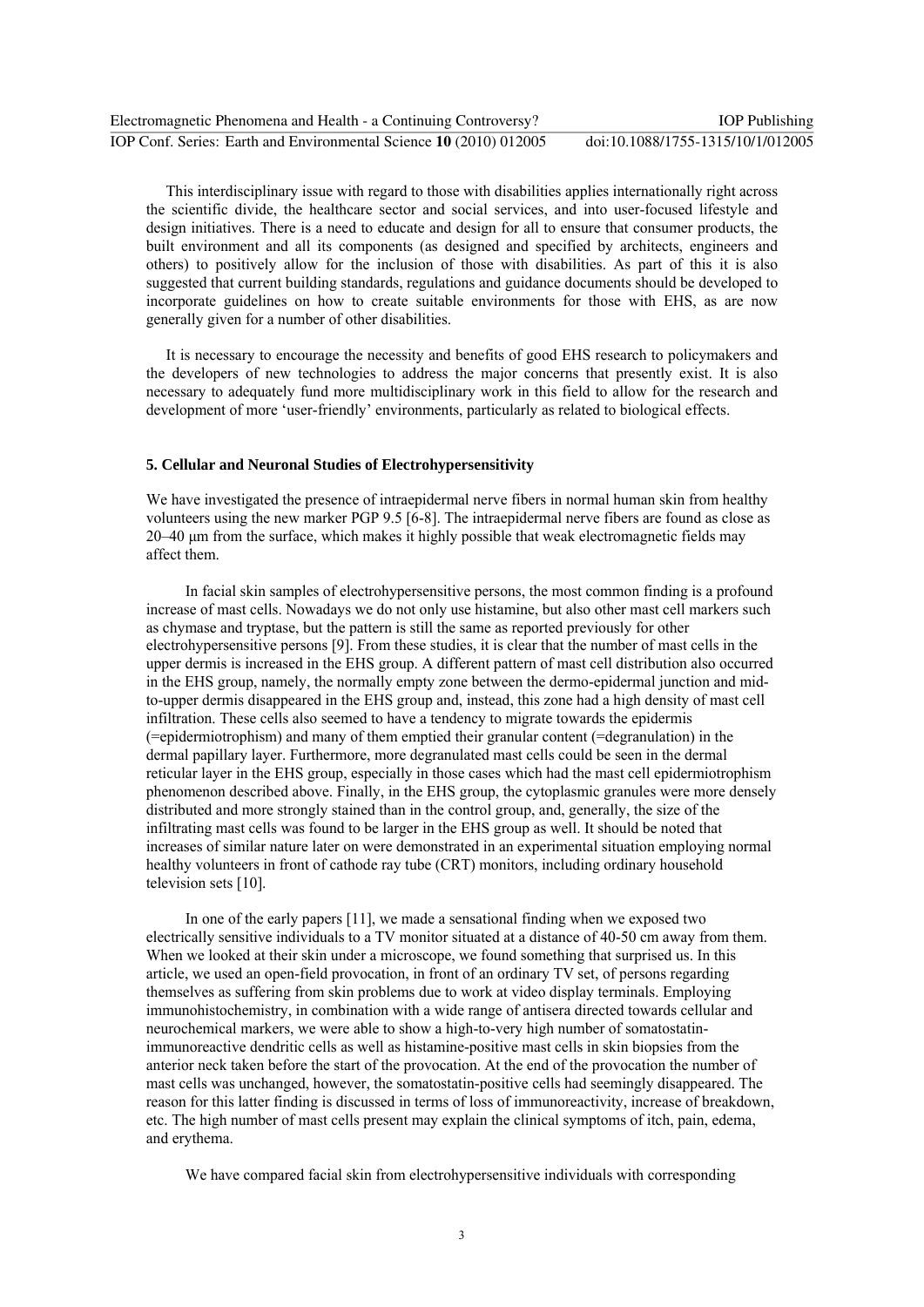material from normal healthy volunteers [12]. The aim of the study was to evaluate possible markers to be used for future double-blind or blind provocation investigations. Differences were found for the biological markers calcitonin gene-related peptide (CGRP), somatostatin (SOM), vasoactive intestinal polypeptide (VIP), peptide histidine isoleucine amide (PHI), neuropeptide tyrosine (NPY), protein S-100 (S-100), neuron-specific enolase (NSE), protein gene product (PGP) 9.5, and phenylethanolamine N-methyltransferase (PNMT). The overall impression in the blind-coded material was such that it turned out easy to blindly separate the two groups from each other. However, no single marker was 100% able to pin-point the difference, although some were quite powerful in doing so (CGRP, SOM, S-100). In our ongoing investigations, we have also found alterations of the Merkel cell number in the facial skin of electrohypersensitive persons [13]. However, it has to be pointed out that we cannot, based upon those results, draw any definitive conclusions about the cause of the changes observed. Blind or double-blind provocations in a controlled environment [10] are necessary to elucidate the underlying causes for the changes reported in this particular investigation.

# **6. Discussion**

As previously mentioned Sweden has officially recognised EHS as a disability. However, a lot of work still has to be carried out by the electrically hypersensitive, as well as for them, and their disability organisation, the Swedish Association for the Electrohypersensitive (FEB) to achieve complete equality. Accessibility and adaptation are key issues for allowing EHS, and others with recognized functional impairments, to gain/regain their rightful independence. Such support can also benefit society in general.

Society must recognise in practical applications the right of the electrically hypersensitive to be different, to their distinguishing feature. Society must recognise the right of the electrically hypersensitive to have an equal life in a society based on equality. Treating members of the community equally is not something that should be done as a favour; nor is it something that any parliament or government should politely request other inhabitants to provide others with. Equality is not something to be done "out of the goodness of one's heart". It is something one does because it is expected of every citizen, because inaccessibility and discrimination are prohibited by law.

Some doctors and dentists have described at an early stage the electrically hypersensitive as "old crones in the throes of the menopause", "the poorly educated", "hypochondriacs", "radiation ladies", etc. These prejudiced care-providers used these terms despite often never having met an electrically hypersensitive person or carrying out research in the field.

At times, the view taken of the electrically hypersensitive resembled a medical pogrom with frightening overtones. Even more frightening is that the situation today, well over two decades later, is allowed to be much the same – and not only in Sweden. The entire public debate has been characterised by various degrees of acceptance and dismissal, grand words, commitments and farreaching promises, which have often been shown to lack the necessary effect. This nonchalance and lack of commitment has per se been particularly insulting to those that are afflicted, particularly when there are often simple measures, such as not using wifi in buildings, which can be readily undertaken that could often greatly help ease the situation [14]. Is all this inaction something that we should be proud about? How much simpler, cheaper and more creditable it would have been to have provided the electrically hypersensitive immediately with the assistance and solidarity that we like to boast about and seek to create more biologically friendly environments? An immediate decision on a housing adaptation grant, disability allowance, etc., would have been self-evident as would increased dialogue with those creating electronic devices. Now we have instead endured almost three decades of hostilities and denial with big losers, namely the electrically hypersensitive and their next-of-kin.

There is much that could be done: educating architects, planners, scientists, technologists and the general public more effectively about EHS, its causes and how it can be minimized; undertaking properly funded independent multidisciplinary research into EHS and showing that such work can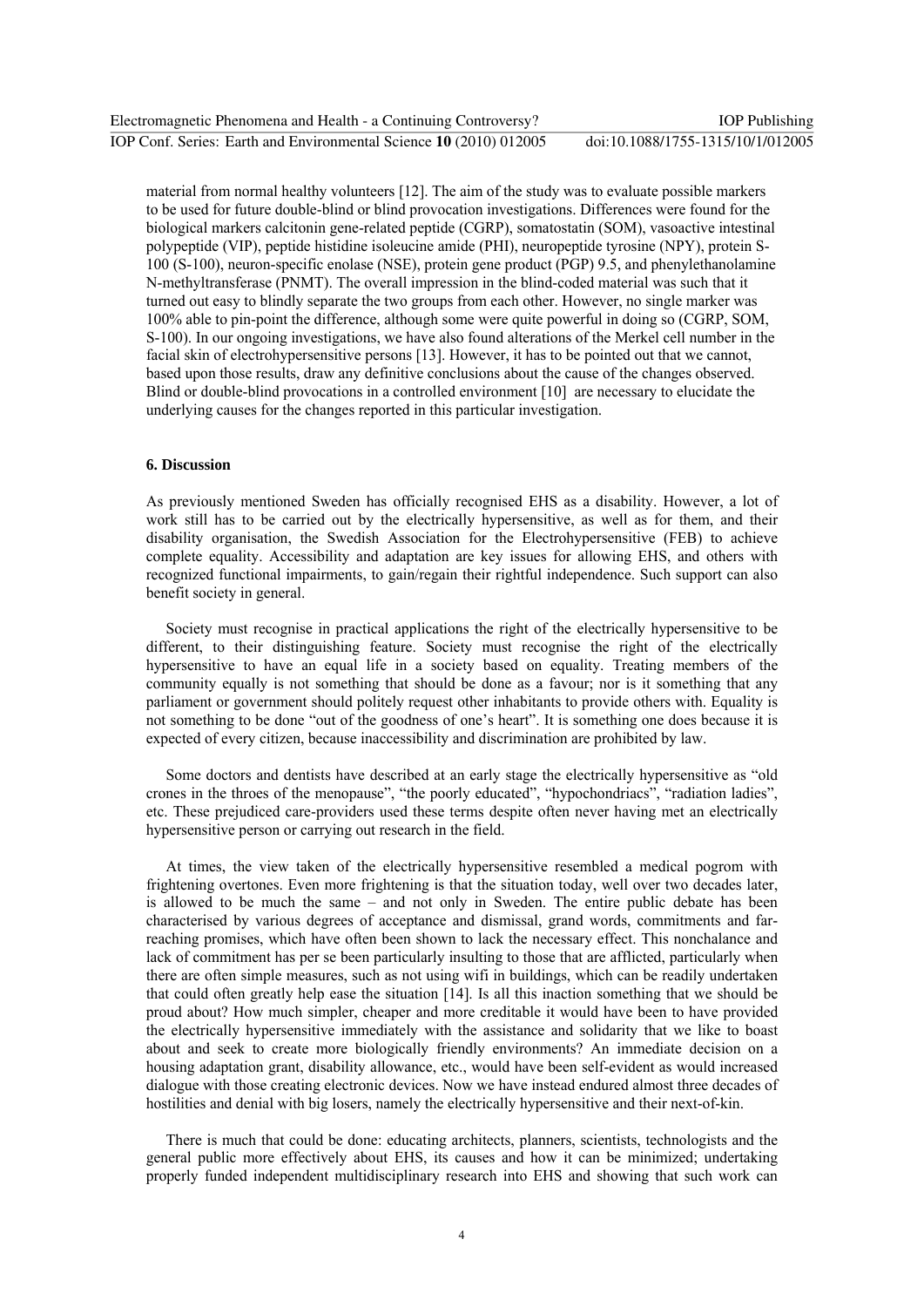| Electromagnetic Phenomena and Health - a Continuing Controversy?   | <b>IOP</b> Publishing             |
|--------------------------------------------------------------------|-----------------------------------|
| IOP Conf. Series: Earth and Environmental Science 10 (2010) 012005 | doi:10.1088/1755-1315/10/1/012005 |

make a difference. Creating work, home and general environments that are more user-friendly for EHS sufferers so that they feel included and not excluded in the rich tapestry of life.

# *6.1 The Need to Empower the Individual*

It is proposed that, as with those with other recognized disabilities, the electrically hypersensitive must therefore, in every situation and by all available means, demand respect, representation and power. They shall very clearly reject all approaches which reflect a mentality of "feeling pity for them" or "caring for them". Inaccessibility is not a personal problem. It is a problem for society. Inaccessibility is not about attitudes. It is about discrimination. And discriminatory actions and conduct shall not be dealt with by well-meaning talk about treatment. Discrimination is already illegal!

# *6.2 Disability Plan Policies*

The former Swedish Prime Minister Göran Persson has declared that 2010 should be the final target year for the "National Disability Plan Policy" – "From patient to citizen" – adopted in 2000, according to which the whole of Sweden is to be completely adapted to those with disabilities [5]. In addition, there is the EU "Human Rights Act" and the UN "Standard Rules on Equalization of Opportunities for People with Disabilities", nowadays updated to the UN "Convention on Human Rights for Persons with Functional Impairments" [4].

One of the most important ideas in these documents is the "principle of accessibility" stating that people with disabilities are to have full access to public services. This is the basis for the fast introduction in Sweden and other countries of kneeling buses, wheelchair ramps, hearing loops, automatic door-openers, beveled pavement edges, etc. However, it has to be asked where are the measures for the electrically hypersensitive?

How are they to be able to be a normal part of the community with complete access to council offices, post offices, means of transport, cinemas, restaurants, hospital care and other facilities when electromagnetic pollution can affect them detrimentally? Providing every electrically hypersensitive person with individually designed assistance, good care and stimulation to create participation in the community are very responsible tasks that require a high level of skill.

Considerably greater demands must be made on education, training and work supervision than has been the case to date. Sharing experiences between different activities must take place much more smoothly and in a way that is completely free of prestige.

#### *6.3 Future Research*

The task of medical research must be to increase knowledge about different disabilities, as is in fact clearly defined in the Karolinska Institute's policy declaration, among other places. The over 200,000 people with the disability EHS in Sweden, as well as all the millions around the world, can only be provided with the right tools by our acquiring knowledge about their disability and immediately putting this knowledge to use to adapt accessibility and develop safer technology. Examples of the organisations that have responded to this challenge are TCO Development (Swedish Confederation for Professional Employees), Sif (Swedish Union of Clerical and Technical Employees in Industry) and FEB. But are all those who can make the necessary changes prepared to commit to such measures?

I have said it many times: It is a true must that fully financed and truly independent research projects should be initiated immediately to ascertain the effects of EMF on public health particularly on vulnerable sectors of the population, and help allay concerns over potential perceived biases in findings. Ideally, the participating scientists *would be* completely devoid of commercial interests of any sort to further reinforce the integrity of their findings and their neutrality. Of course, the determination of such matters are the responsibility of each elected government in each country, and is of special importance for people with the functional impairment electrohypersensitivity (EHS).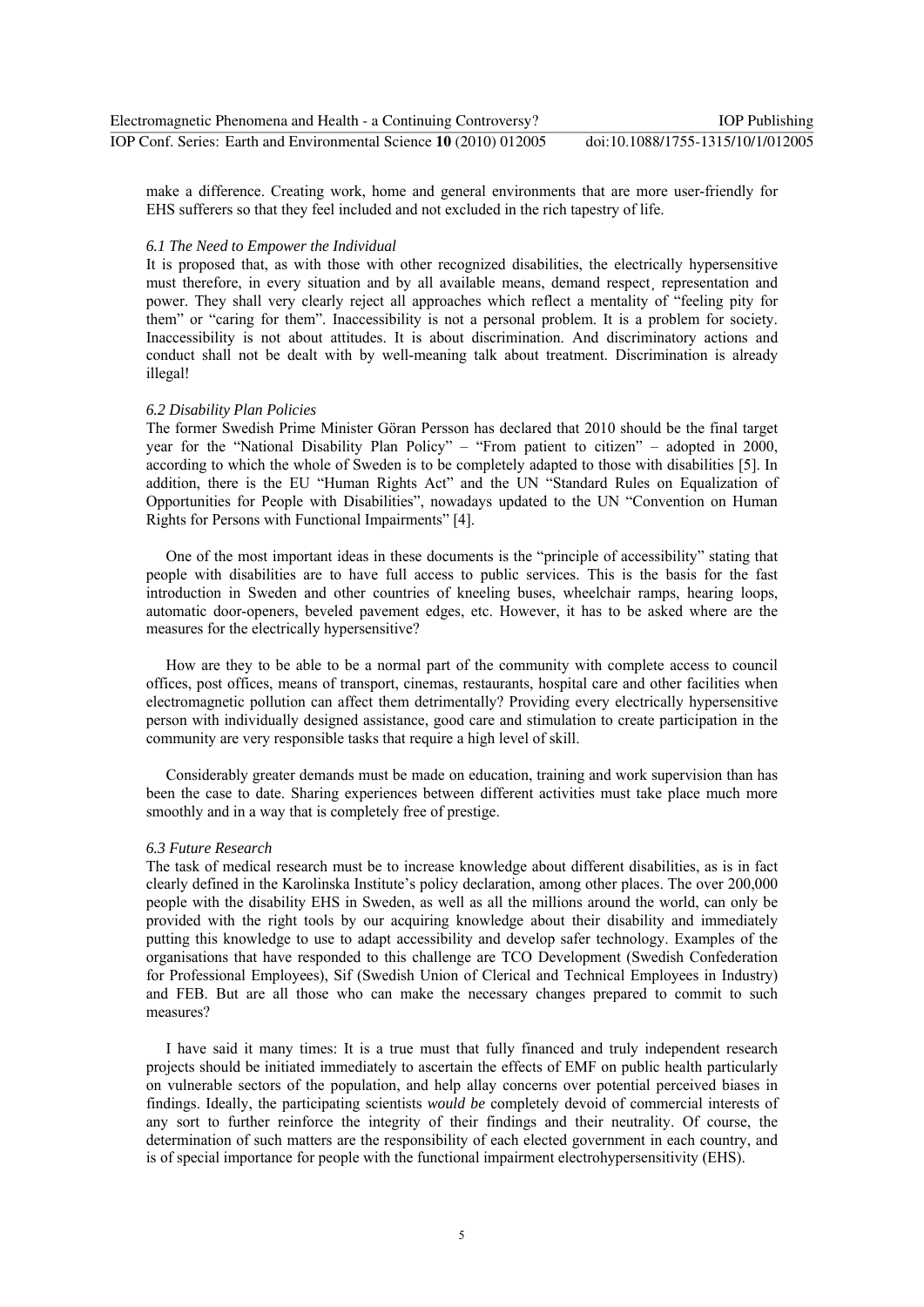| Electromagnetic Phenomena and Health - a Continuing Controversy?   | <b>IOP</b> Publishing             |
|--------------------------------------------------------------------|-----------------------------------|
| IOP Conf. Series: Earth and Environmental Science 10 (2010) 012005 | doi:10.1088/1755-1315/10/1/012005 |

We must, here and now, decide how we shall build human bridges of knowledge, for persons with EHS, and others with recognized functional impairments, as well as for all future groups asking and begging for our professional assistance. Should science be perceived of in the form of problemsolving research, or rather a playground for careerists and big industry? Is it the general view of this conference held at the Institute of Physics, as well as the one, "EMF and Health – A Global Issue --- Exploring appropriate precautionary approaches", held just before, September 8-9, 2008, at the Royal Society, London, U.K., that we only shall build half- or three-quarter-ready bridges of knowledge...? Or shall we rather build complete bridges…? It is a truly international issue that we should embrace together.

As President Obama noted when President-elect, "The truth is that promoting science isn't just about promoting resources – it is about protecting free and open inquiry. It's about ensuring that facts and evidence are never twisted or obscured by politics or ideology. It's about listening to what our scientists have to say, even when it's inconvenient – especially when it is inconvenient. Because the highest purpose is the search for knowledge, truth and a greater understanding of the world around us." [15]

# **7. Conclusion**

People with the disability EHS have an exciting future ahead of them. Work has already started to produce results on a number of these issues, including building planning and construction [14]. However, a lot more can and must be done. There are still many years of hard, constructive and consistent work waiting. I hope that everyone with the functional impairment EHS all over the world can find a common platform for this work, and help move the work forward through community and solidarity in the interdisciplinary work that is required.

It is now so important for everyone to decide on the continued direction of their activities as well as their focus and for people to work together with integrity as a team. A continued energetic action plan for the next few months and years together with a broad collaboration with other disability associations are of the utmost importance here. As clearly stated by the UN [4], there must be an end to nonchalance, lack of consideration, indifference and lack of respect on the part of society for those with disabilities for all our sakes. As moral human beings we should never accept negative discriminatory treatment or an insulting special treatment of those with impairments.

Furthermore, another very important issue is the one about how persons with the functional impairment EHS should be met and respected... and how they want themselves to be met and respected? Are they to be viewed as psychiatric patients? As somatic patients? Or as persons with a functional impairment? In Sweden, the latter is true, but will people with a fully accepted impairment in Sweden find it written off as psychological should they travel to the UK, or elsewhere in the world? This would not only be contrary to their human rights, but also a major scandal!

In particular, as levels of individuals with EHS is predicted to increase [16], it appears that this is a problem that must be openly addressed in far greater detail by governments and parliaments, working in conjunction with scientists and those involved in industry and related fields, so that solutions can be found and complete accessability achieved.

Mother Teresa's Nobel Lecture contained a simple message: "the poor must know that we love them". I now say about persons with the functional impairment EHS: "they must know that we respect them, and that we respect and follow the regulations, laws and conventions already decided upon". If it is difficult for you to take a stand on this, just put yourself into the situation of waking up one morning, realizing that you, a family member, a relative, a friend or a colleague has become electrohypersensitive – how would you like to be met? And how do you want to see them? Would you want us to seek the answers to it?